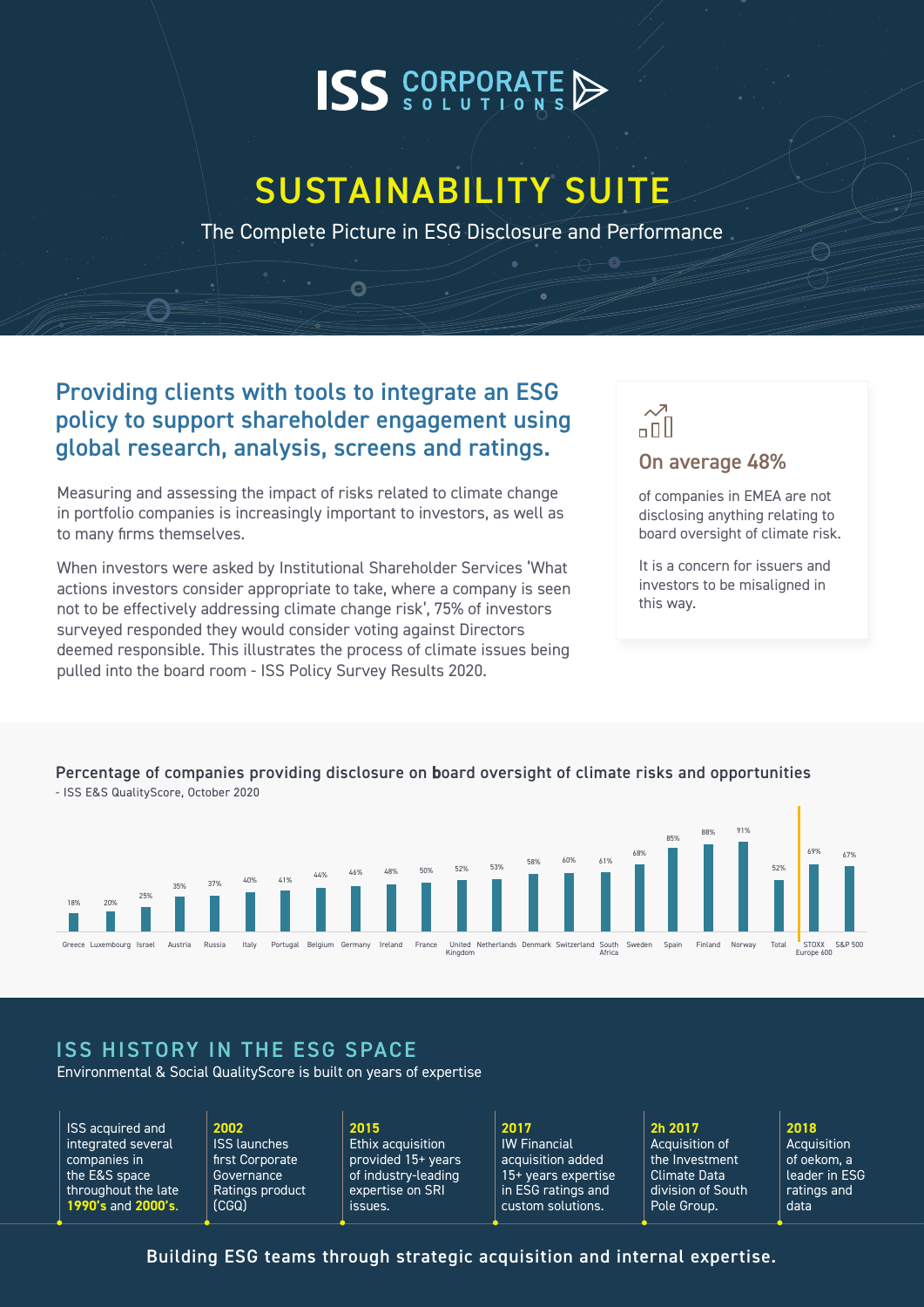

# ISS E&S QUALITYSCORE

ISS Environmental & Social QualityScore brings together the complete picture to evaluate your company's transparency and disclosure practices.



#### **DATA VERIFICATION**

Data verification is online and accessible yearround so companies can input new information immediately.



(O)

#### Model how changes to your E&S disclosures **SCENARIO ANALYSIS**

would affect your relative peer performance, and how those changes would affect your E&S **QualityScore** 

#### **PROFILES**

Generate summary snapshot reports to share with directors, executives, and team members.

# **GOAL SEEK**

Set a decile goal to identify what disclosure changes will help get your company there.



#### **SCREENING**

Identify companies that embrace E&S practices, allowing searches by industry, region, practice, norms controversies, and other characteristics

## ISS ESG CORPORATE RATING

The full ISS ESG Corporate Rating database is accessible via the ICS platform. Companies can leverage access to full company reports that investors use to inform their decisions, benefit from benchmarking against sector peers and to target improved ESG risk ratings.

|        | COME   |  |
|--------|--------|--|
| $\Box$ | STAIRS |  |

#### **PANIES**

Issuers have detailed access to information on individual companies at the indicator level. In addition, a benchmark function provides you with a clear comparison of multiple companies' ESG performance with access to analysts' detailed reports.

#### **DOWNLOAD CENTER**

Long or short versions of rating reports, plus sustainability bond ratings, sector reports and position papers on selected sustainability aspects.

#### **CONTROVERSY MONITOR**

Information about, and analyses of, controversies surrounding individual companies – whether in terms of controversial business areas or controversial business practices.

# \$30.7 TRILLION

In assets are professionally managed under responsible investment strategies globally.

*(2018 Global Sustainable Investment Reviews)*

# \$14 TRILLION

Devoted to responsible investment strategies in Europe, the biggest region for sustainable investors.

*(Bloomberg, 2019)*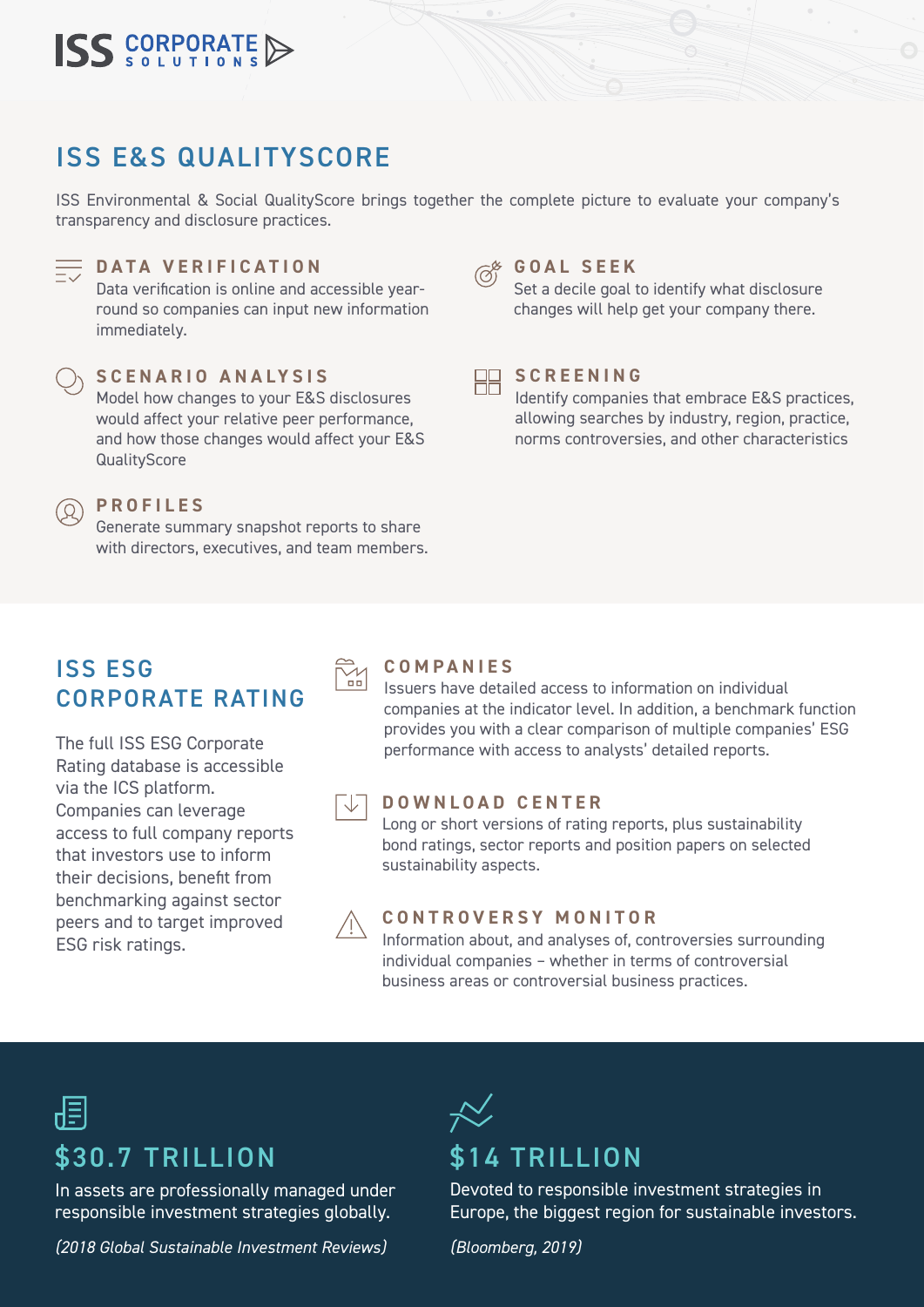# TCFD GAP ANALYSIS REPORT

Institutional investors are actively monitoring companies for their reporting alignment with TCFD (Task Force on Climate Related Financial Disclosures) recommendations, thereby informing the investment decision-making process. In order to meet investor and stakeholder expectations, your company ESG disclosures need to easily and clearly map to the TCFD framework.

ICS' TCFD Gap Analysis Report helps companies map their disclosures in line with TCFD's recommendations on its four core elements:

| <b>CLIMATE DISCLOSURE</b><br><b>PILLARS</b> | <b>DISCLOSURE ALIGNMENT</b>  |  |
|---------------------------------------------|------------------------------|--|
| 1. Governance                               | <b>Exemplifies Standards</b> |  |
| 2. Strategy                                 | Meets Standards              |  |
| 3. Risk Management                          | Partial Alignment            |  |
| 4. Metrics & Targets                        | Standard Unmet               |  |

# NORM-BASED RESEARCH REPORT

Norm-Based Research assesses a company's adherence to international standards for environmental protection, human rights, labor standards, and anti-corruption based on global norms as set out in the relevant international initiatives and guidelines, such as the UN Global Compact Principles. The report signals how a company is managing specific environmental and social allegations it faces. Access to reports helps investors make decisions regarding the most critical environmental and social risks for a given company, as well as the company's responsiveness to the issues.

# ACCESS FOR EVERY MEMBER OF YOUR TEAM

The ICS Sustainability Suite is an enterprise license, which means anyone at your organization can use the subscription without incurring additional fees.



of companies have verified data  $60\%$  +  $1,600+$  1,600 +  $1,600+$  Informed by

# QualityScore is seen by

investors who view and use ISS' Proxy Research Reports SASB, GRI, TCFD